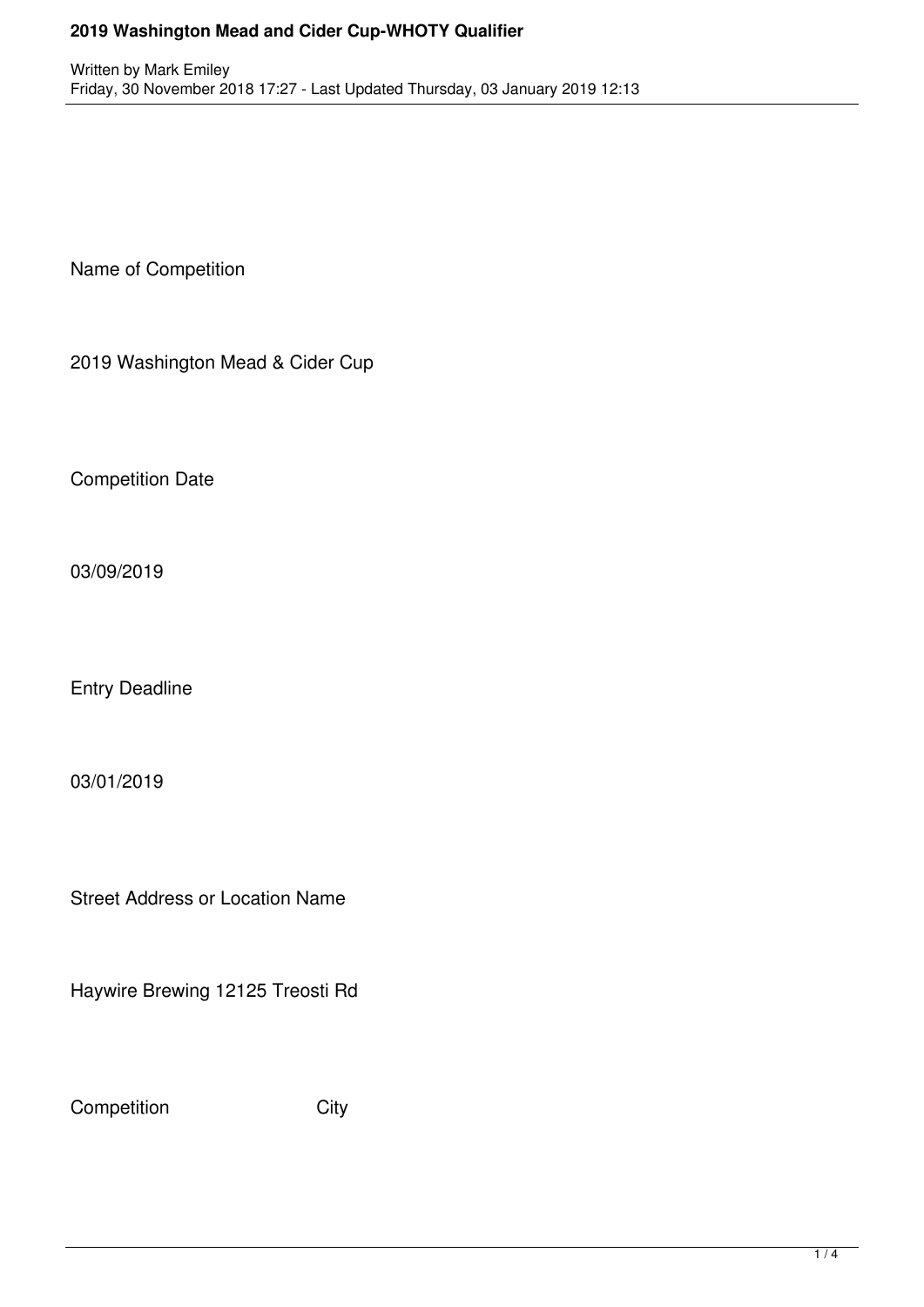Written by Mark Emiley, and the Mark Emiley, the Mark Emiley, the Mark Emiley, the Mark Emiley, the Mark Emil Friday, 30 November 2018 17:27 - Last Updated Thursday, 03 January 2019 12:13

Snohomish

Competition State

WA

Competition Zip/Postal Code

98290

Competition Entry Fee

\$7.00 per entry

Number of Bottles Required

Two 10-12 oz bottles or Two 750ml bottles

Competition Website

http://beerrenegades.com/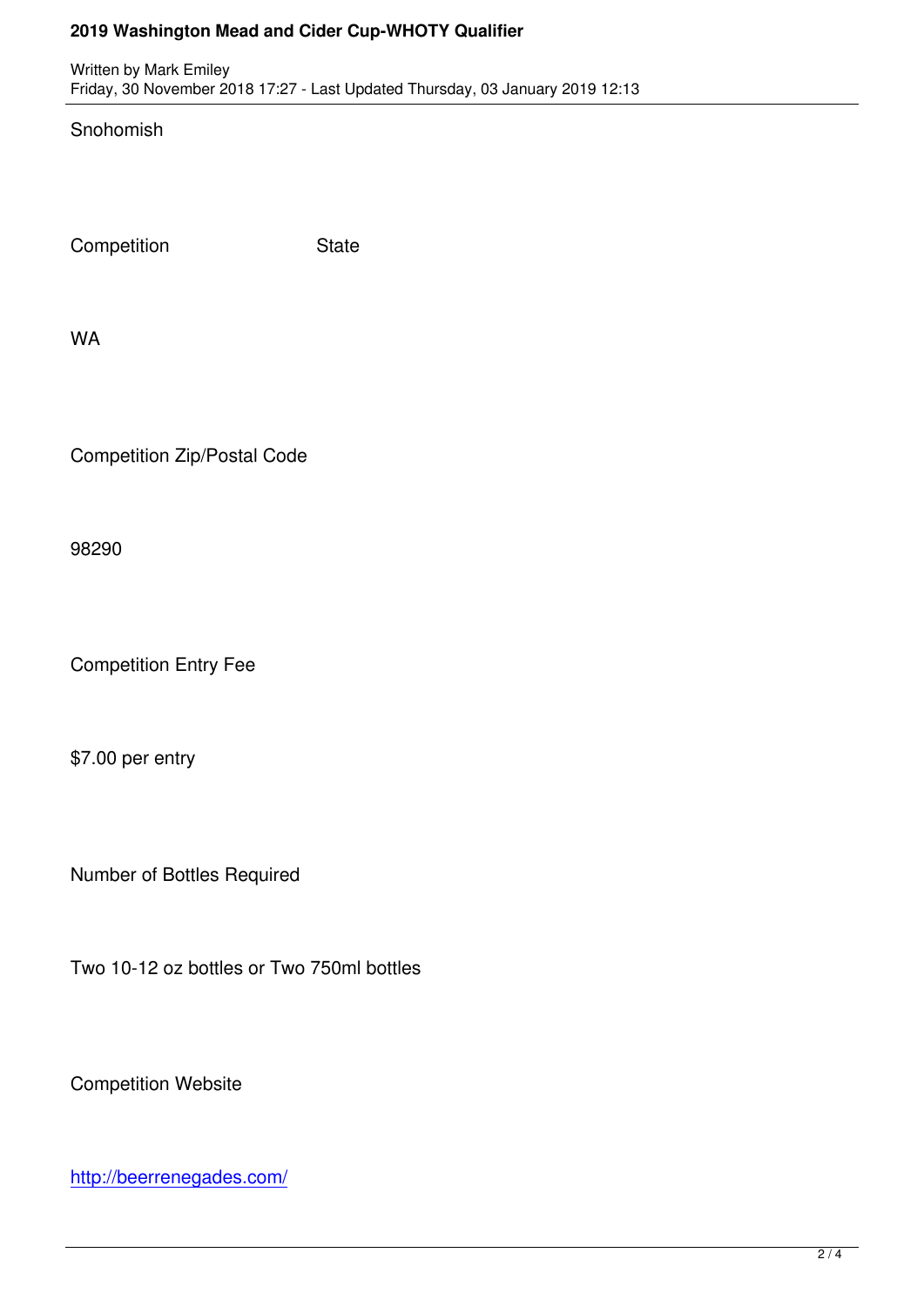## **2019 Washington Mead and Cider Cup-WHOTY Qualifier**

Sponsoring Club

Beer Renegades of Everett Washington (BREW)

Drop/Mail Location Information

It's back for 2019, the Washington Mead & Cider Cup! This competition will be using 2015 BJCP Style G

**Organizer's Contact Information** 

Name

Brian Scott

Phone

(614) 354-9908

E-mail